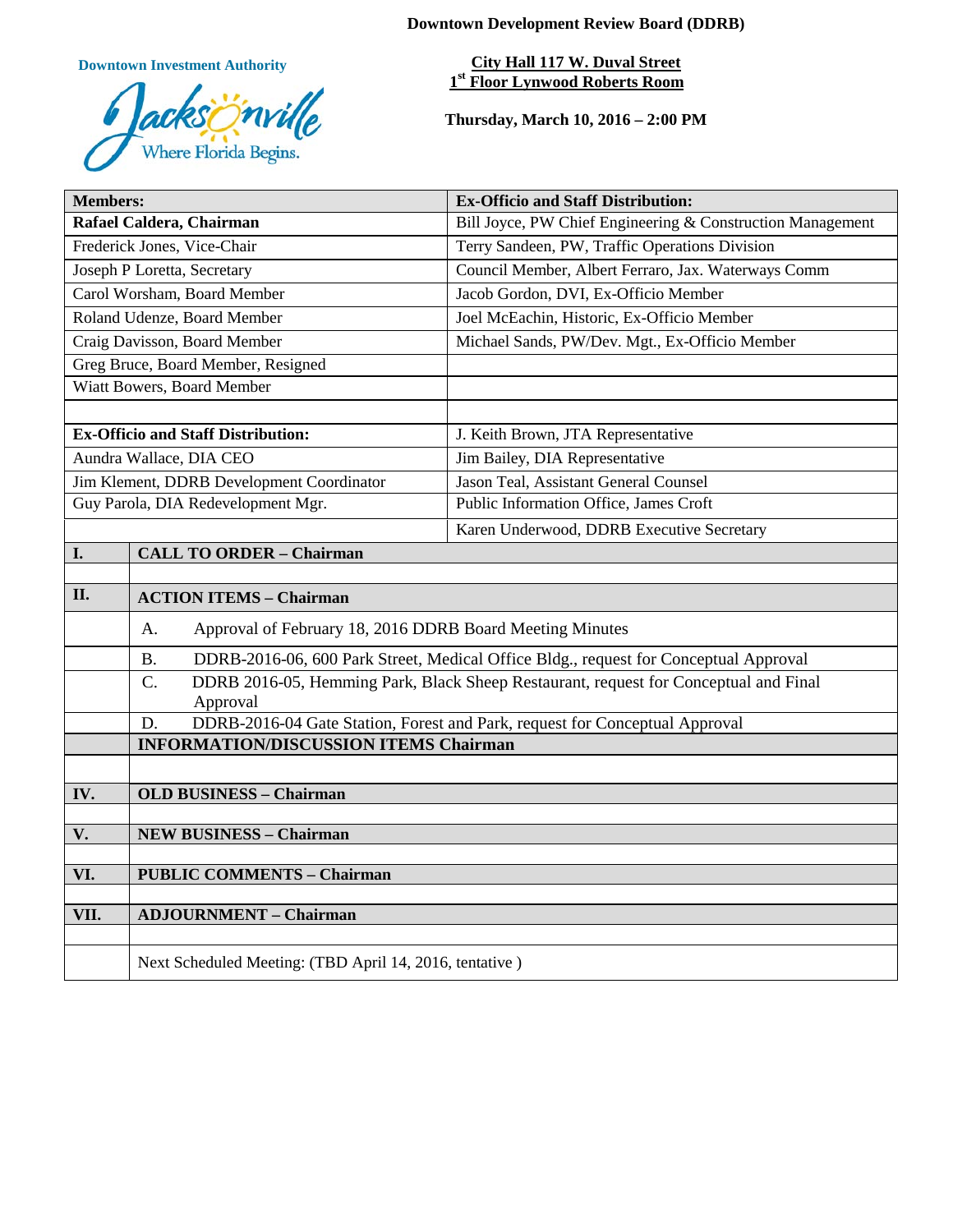

**Downtown Investment Authority**<br>**Downtown Development Review Board (DDRB)** 

**City Hall @ St. James117 W. Duval Street 1st Floor, Lynwood Roberts Room**

*Thursday, March 10, 2016 - 2:00 p.m.*

# *MEETING* **MINUTES**

**Board Members Present:** Chair R. Caldera, Vice Chair F. Jones, Secretary J. Loretta, W. Bowers, C. Davisson, and R. Udenze

**Board Members Not Present:** C. Worsham

**DIA Board Members Present:** Chair J. Bailey

**DIA Staff Present:** Guy Parola, Redevelopment Manger; Jim Klement, Staff Liaison; and Karen Eiland, Executive Secretary

**Representing Office of City Council:** Albert Ferraro and VP Boyer

**Representing Office of the Mayor:** Dr. Johnny Gaffney, Boards & Commissions Liaison

**Representing Office of General Counsel:** Susan Grandin

## **I. CALL TO ORDER**

Chairman Caldera convened the meeting with a quorum present and called the meeting to order at approximately 2:05 p.m.

Chairman Caldera asked anyone wishing to speak on a particular project to complete a public speaker card and reminded Board members to disclose if they had any ex-parte communication with any of the applicants presenting projects today or conflicts of interest prior to the item being addressed by the Board.

# **II. ACTION ITEMS**

# **A. APPROVAL of the February 18, 2016 DDRB BOARD MEETING MINUTES**

# **A MOTION WAS MADE BY BOARD MEMBER LORETTA AND SECONDED BY BOARD MEMBER JONES APPROVING THE FEBRUARY 18, 2016 DDRB MEETING MINUTES. THE MOTION PASSED UNANIMOUSLY 6-0.**

# **B. DDRB 2016-06 600 & 616 PARK STREETS, MEDICAL OFFICE BLDG., REQUEST FOR CONCEPTUAL APPROVAL.**

Mr. Klement reviewed the staff report dated March 10, 2016 for DDRB Application 2016-06 request for conceptual approval for Medical Office Building located at 600 & 616 Park Street.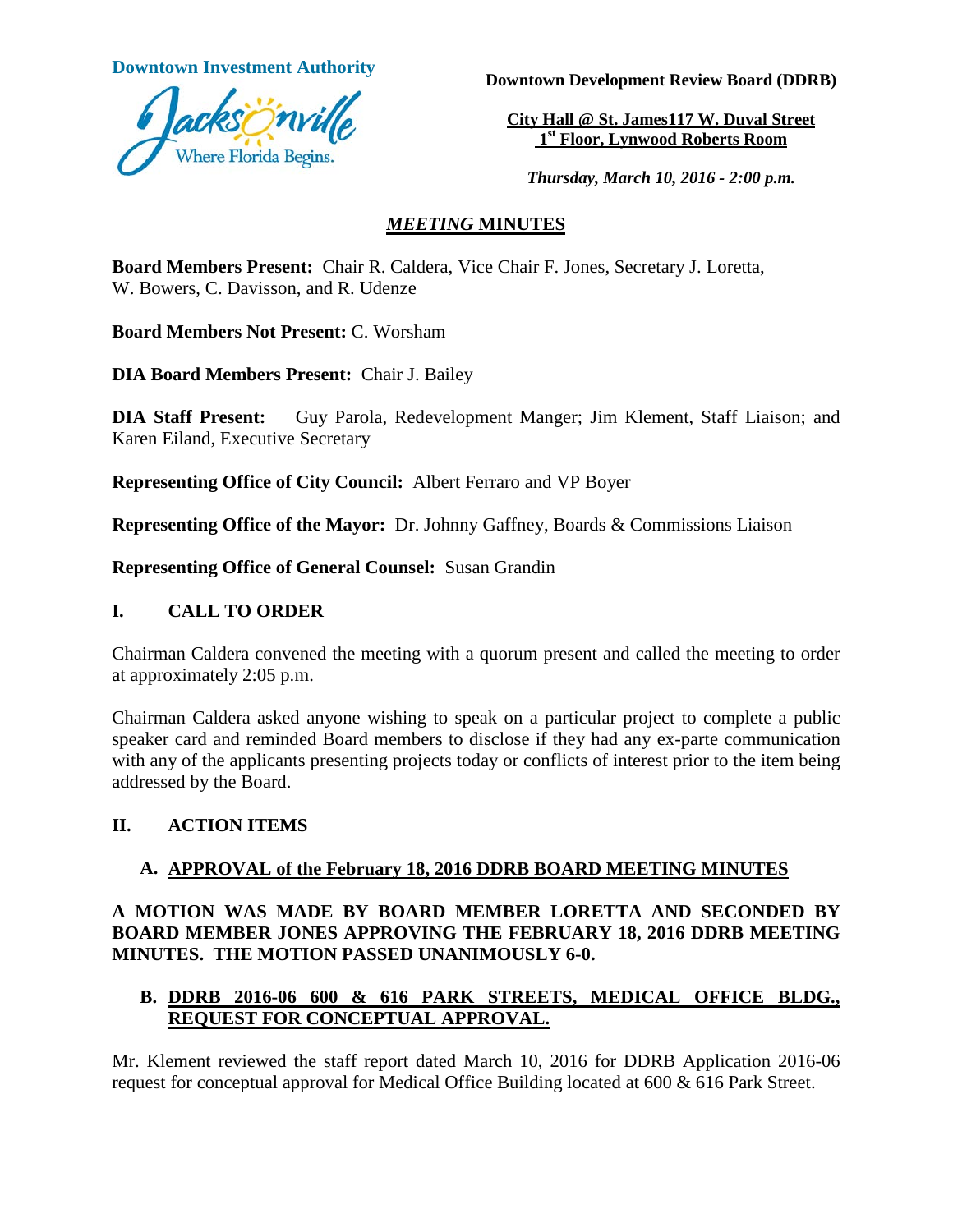Downtown Development Review Board (DDRB) March 10, 2016 Page 2 of 4

Board Member Davisson recused himself as the developer is one of his clients.

Jeff Lane, Architect for the project provided a presentation. Jeff Thomas, General Contractor was available to answer any questions.

The Board Members made relevant comments that included comments included parking design, night lighting courtyard design and screening of park area.

Chairman Caldera called for comments from the public.

Kay Ehas commented that Brooklyn was adjacent to her neighborhood and requested no parking on Park Street.

## **A MOTION WAS MADE BY BOARD MEMBER UDENZE AND SECONDED BY BOARD MEMBER BOWERS APPROVING DDRB APPLICATION 2016-06, REQUEST FOR CONCEPTUAL APPROVAL SUBJECT TO THE FOLLOWING CONDITIONS:**

- **1. THE DEVELOPER SHALL RECEIVE A DEVIATION FROM SEC.656.361.1.- OFF-STREET PARKING OVERLAY TO INCREASE THE REQUIRED PARKING ALLOWED PRIOR TO FINAL APPROVAL FROM THE DDRB.**
- **2. THE DEVELOPER SHALL RECEIVE A DEVIATION FROM SEC.656.361.20 – STREETSCAPE DESIGN STANDARDS TO PROVIDE AN ALTERNATIVE STREETSCAPE DESIGN ON ROSSELLE STREET PRIOR TO FINAL APPROVAL FROM THE DDRB. THE MOTION PASSED UNANIMOSLY 6-0**

## C. **DDRB 2016-05 HEMMING PARK, BLACK SHEET RESTAURANT, REQUEST FOR** *CONCEPTUAL AND FINAL A***PPROVAL**

Jim Klement reviewed the staff report dated March 10, 2016 for DDRB Application 2016-04 request for conceptual review and final review for Black Sheep Container/Restaurant located at Hemming Park.

Chairman Caldera called for comments from the public and noted that no requests to speak were received.

The Board Members made relevant comments.

## **A MOTION WAS MADE BY BOARD MEMBER LORETTA AND SECONDED BY BOARD MEMBER JONES APPROVING DDRB APPLICATION 2016-05 FOR CONCEPTUAL APPROVAL THE MOTION PASSED UNANIMOUSLY 6-0.**

**A MOTION WAS MADE BY BOARD MEMBER LORETTA AND SECONDED BY BOARD MEMBER JONES APPROVING DDRB APPLICATION 2016-05 FOR FINAL APPROVAL. THE MOTION PASSED UNANIMOUSLY 6-0.**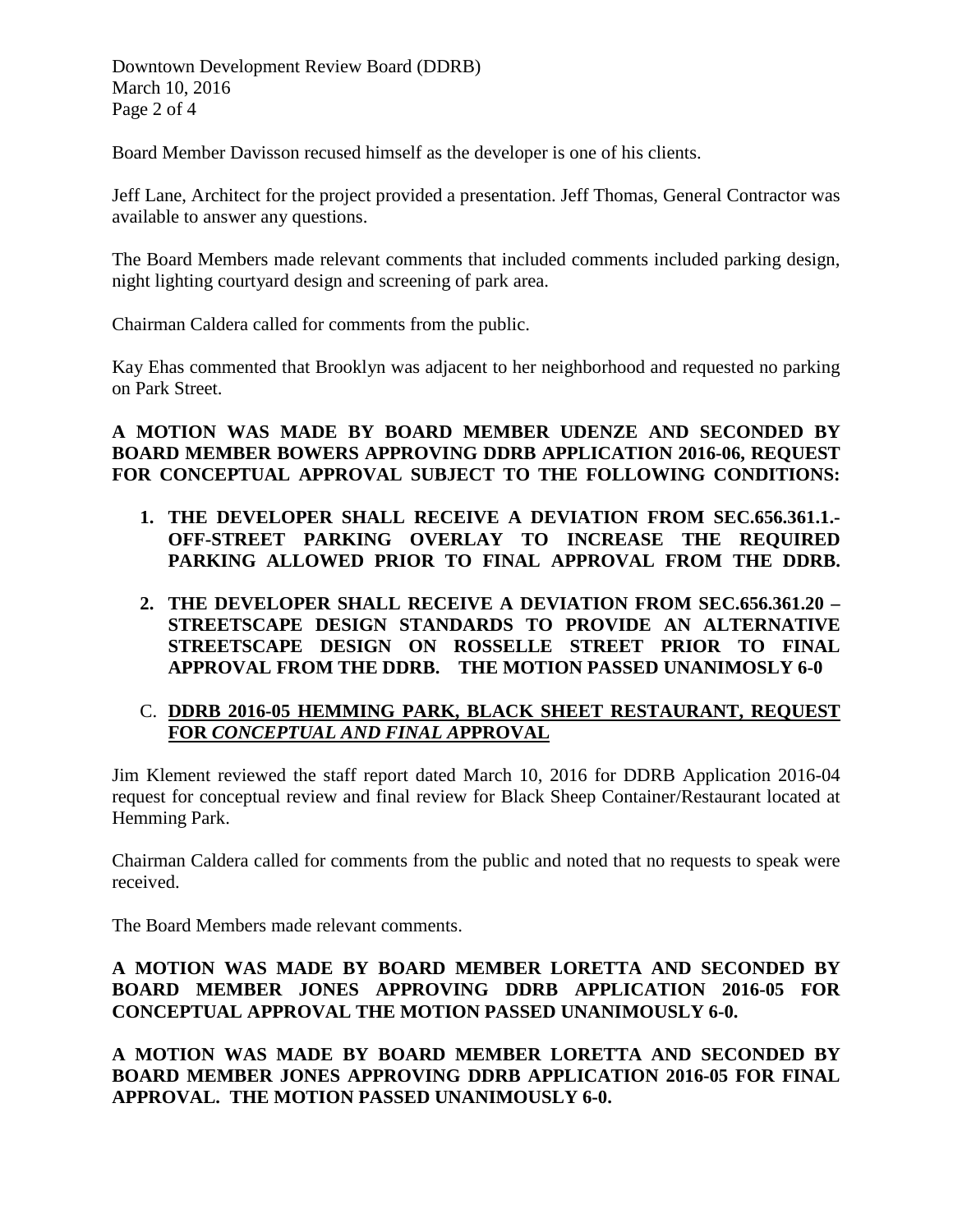# **D. DDRB-2016-04 GATE STATION, FOREST AND PARK, REQUEST FOR CONCEPTUAL APPROVAL.**

Board Member Bowers stated that he has been in discussions with Kay Ehas regarding the project.

Jim Klement reviewed the staff report dated March 10, 2016 for DDRB Application 2016-04 request for conceptual review and final review for Gate Station at 436 Park Street.

Steve Diebenow provided a presentation, handouts and answered questions. Tim Miller representing the applicant also was available to discuss the design.

Public Comment

Kay Ehas commented about the right-of-way access on Park Street. She provided and opposition letter to the current site plan of Application 2016-04 Gate Station.

Mr. Klement indicated he has received a letter from Chris Burns, President of the Jacksonville Bicycle Pedestrian Advisory Committee ("BPAC").

The Board made relevant comments.

- How do pedestrians from Park Street enter the building
- Park Street doesn't need to be 36 ft. wide. 24 ft. is enough for an Urban Street
- Pedestrian path through the canopy
- Developer commended on their research.
- Drivers need to see where to purchase gas from.
- Turn canopy 90 degrees to align with Forest Street.
- Investigate car wash or gas station exits on Forest Street

Council Member Ferraro likes the plan as it is.

Council Vice President Boyer likes the Board comments regarding citing. She urged the Board Member to drive on Phillips Highway, south of Emerson where the Walmart is located.

The City Standards allowed a Walmart to be built that is perpendicular as to facing the Roadway. She suggested that the entrances and sidewalks don't have to make sense with the entrance.

Brad Davis, Chief Operating Officer with Prosser Hallock representing the applicant, commented that the experience of the pedestrian on Park and Forest could be enhanced.

Board Member Davisson recused himself from voting as his spouse is employed with Haskell Design team.